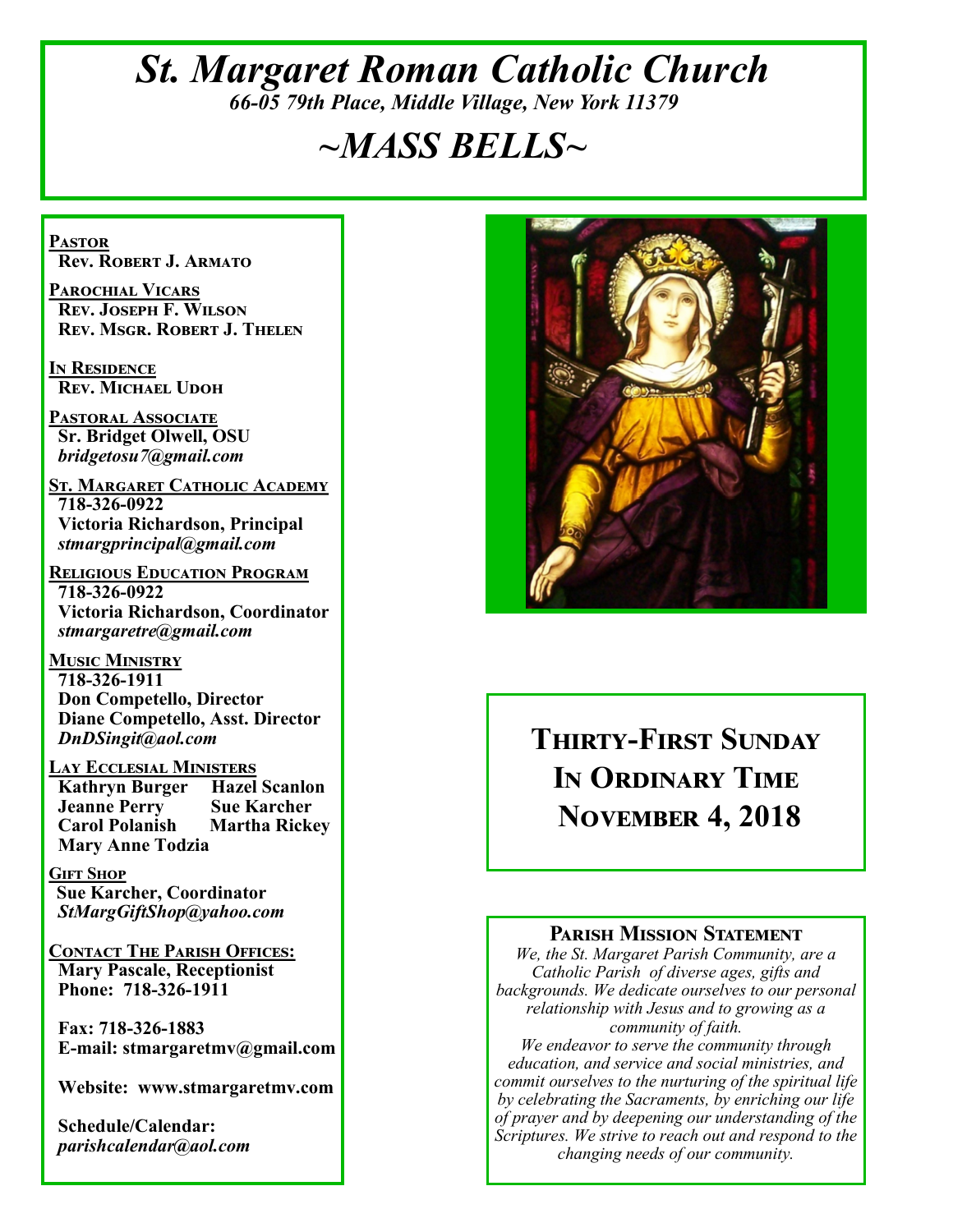## *MASSES FOR THE WEEK*

#### **SUN. NOVEMBER 4 - THIRTY-FIRST SUNDAY IN ORDINARY TIME**

7:30 All Souls Novena<br>9:00 Filippo e Leonard 9:00 Filippo e Leonardo Curatolo (100 BIRTH)/Bruce Heikkinin/Lucia Tartamella/Tommaso, Carmelo e Maria Pistone/Taddeo, Damiano, Filippo e Marianna Arcilesi/Vincenzo e Grazia Matese/ Benedetto, Angela e Enza Maria Burasca/ Vincenzo Mistretta/Maria, Giovanna, Antonino e Rosa Tranchina/Giuseppe, Maria, Giuseppa e Vincenzo Bongiorno/Gioachino, Maddalena e Giovanna Mule/Rosalia, Santo e Santo Montalbano/Vittoria e Vincenza Trinea/Giuseppe, Maria, Vincenzo, Pino e Sheila Bologna/ Giuseppe, Giuseppa, Francesco e Pino Impastato

10:30 Marie Ezzo

- NOON Fire Lt. Kevin J. and William Pfeifer
- 5:00PM Catherine, Michael, Tom & Rosaleen Rielly

#### **MON. NOVEMBER 5 - WEEKDAY**

- 7:00 All Souls Novena
- 9:00 Veronika Tramposch

## **TUE. NOVEMBER 6 - WEEKDAY/ELECTION DAY**

- Purgatorial Society
- 9:00 All Souls Novena

#### **WED. NOVEMBER 7 - WEEKDAY** 7:00 All Souls Novena

9:00 Philip & Leonardo Curatolo

#### **THU. NOVEMBER 8 - WEEKDAY**

- 7:00 Antoinette Carniglia<br>9:00 All Souls Novena
- All Souls Novena

#### **FRI. NOVEMBER 9 - THE DEDICATION OF THE LATERAN BASILICA**<br> **7:00** All Souls Novena All Souls Novena

9:00 Antonino Catalano

#### **SAT. NOVEMBER 10 - ST. LEO THE GREAT**

9:00 COLLECTIVE: All Souls Novena/Inge Martorana 5:00PM Kathleen Duffy/Rita D'Ambrosio

#### **SUN. NOVEMBER 11 - THIRTY-SECOND SUNDAY IN ORDINARY TIME**  7:30 People of the Parish 9:00 Calogero e Salvatore DiMaggio/Caterina Garofalo/John e Giovanni Ferrara/Luigi, Michael e Saverio Bosco/Teresa e Saverio

- /LaManna<br>10:30 Dorothy M 10:30 Dorothy Mulholland (BIRTH)<br>NOON In Honor of Veterans of the U
- In Honor of Veterans of the US Armed Force
- 5:00PM Aida Baker/John & Muriel Fowler

#### **THE RECTORY WILL BE CLOSED ON MONDAY, NOVEMBER 12 IN OBSERVANCE OF VETERAN'S DAY MASS IS AT 9:00AM ONLY**

# **PARISH INFORMATION**

**The Rectory office is open Monday - Thursday - 9 am to Noon, and 1 pm to 7pm Friday - 9 am to Noon, and 1 pm to 5 pm Saturday - by appointment Sunday - closed**

**CONFESSIONS** - Saturday, 4-4:45 pm or by appointment with a priest.

**NOVENA** to Our Lady of the Miraculous Medal Mondays after the 9am Mass.

**BAPTISMS** take place on the 1st and 3rd Sundays of the month. Please call the rectory for an appointment and to register your child.

**WEDDINGS MUST** be scheduled at least six months in advance by appointment with a priest or a deacon. Please call the rectory office. For marriage preparation information visit www.pre-cana.org.

**THE ENGLISH CHOIR** rehearses on Tuesday, at 7 pm in the Church. Tenors and baritones needed!

**IL CORO ITALIANO** prattica ogni Domenica prima della Messa Italiana.

**THE YOUTH CHOIR** rehearses on Thursday, from 6-7 pm in the Church. For more info, DnDsingit@aol.com

**BOY SCOUT TROOP #119** meets on Tuesdays from 7:15-9 pm in the Parish Hall. New members are welcome, age 10 1/2 & up. Call Mr. Krzewski, 718-894-4099.

**CUB PACK #119** meets on Mondays from 7-8:30 pm in the Parish Hall. New members welcome, age 6 to 10-1/2. Call Mr. Krzewski, 718-894-4099.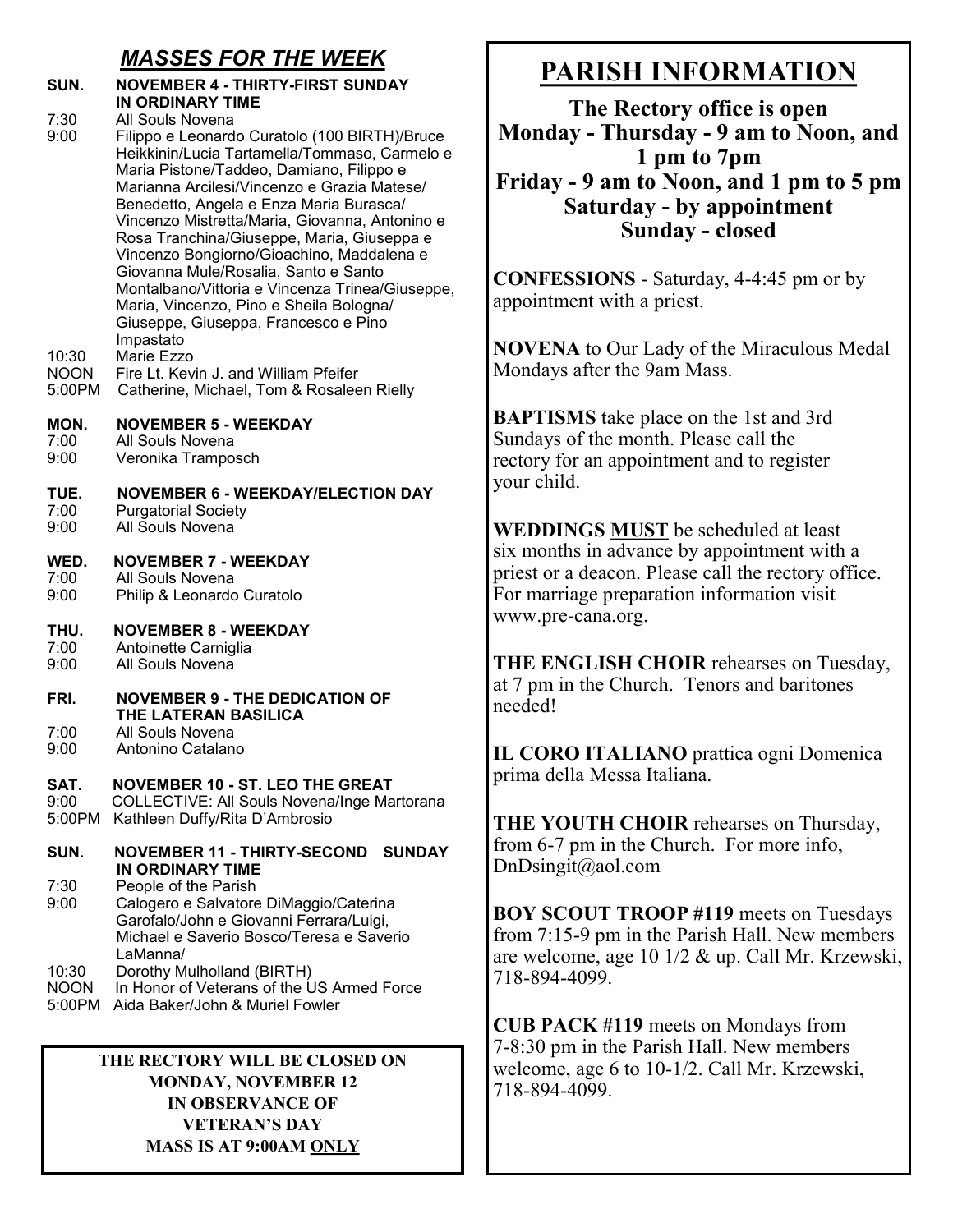# PLEASE PRAY FOR OUR SICK

Karen Guarascio, Connie Faccibene, Eileen Hinrichs, Linda Frazier, Cari Ann Falk-LoBello, Glen Falk, Ronald Frazier, John Downer, Robert Sabini, Lee Falk, Scott White, Baby McKinley Kelleher, Sean Harrison, Justin James Quirke, Elizabeth Ott, Marion Caracciola, Baby Keila Mary Champoli, The Ferrugio Family, Sandra Slattery, Richard Santangelo, Joseph Simon, James Taylor, James Leung, Dr. Joan Virostko, Alfie Poje, Margaret Cosentino, Ann Pompeo, Gloria Mojica, Larry Dumbra, Bob Marvin, Joseph O'Brien, Katie Bryzgornia, Daniel Fox, Domenica Millitello, Caterina D'Anna, Evelyn Mojica, Immaculate Marge D'Elia, Carol Arevalo, Jim O'Driscoll, Victoria Lippolis, Mary Rigovich, Matteo Sabini, Charles Schaaf, Alvaro Andres Gonzalez, Luis Sanchez, Billy Gillespie, George McGarry, Cathie Greulich, Anthony Bruno, Charles G. Krzewski, John Wert, Joseph Stubbs, Bob & Karen Schaefer, Michael Hirst, Mary Harrison, John Murphy, Anne McGinnis, Richard Santangelo, Norma Voyer, Vicky Turato, Adriana Caruso, Julio Pelaez, Maritza Gutierrez, Graciela Mora, Cindy Mulore,Salvatore Tuttolomondo,

*The names will remain for 3 months, please call 718-326-1911 and ask for continued prayers.*

### **Prayer Requests**

**Pray for vocations to the Priesthood and Religious Life.** 

**Please pray for our men and women from our Parish serving in the defense of our country: Lt. Col. Thomas Frohnhoefer Sgt. Robert A. Domenici** 



#### *WE RECALL OUR BELOVED DECEASED*

*Especially, John Stimpfel, Vincent Giannini, Margaret Donahue, Grace M. Barbera, Frank A. Barbera, May they rest in Christ's Peace!*

## *MEMORIALS*

## *WINE & HOST THIS WEEK*

*are offered in memory of the Helen Huberts at the request of The Scanlon & Rabich Families.*

## *LAMP & CANDLE THIS WEEK*

*are offered in memory of Miriam U. Denu at the request of Mary Pascale.*

## **TODAY'S READINGS**

*Thirty-First Sunday in Ordinary Time*

Dt 6:2-6 Ps. 18:2-3, 3-4, 47, 51 Heb 7:23-28 Mk 12:28b-34

## **READINGS FOR THE WEEK**

Monday: Phil 2:1-4 Ps 131:1bcde, 2, 3 Lk 14:12-14

> Ps 27:1, 4, 13-14 Lk 14:25-33

Ps 105:2-3, 4-5, 6-7

Ps 46:2-3, 5-6, 8-9 1 Cor 3:9c-11, 16-17

Lk 15:1-10

Jn 2:13-22

Tuesday: Phil 2-5-11

Ps 22:26b-27, 28-30ab, 30e, 31-32 Lk 14:15-24

Wednesday: Phil 2:12-18

Thursday: Phil 3:3-8a

Friday: Ez 47:1-2, 8-9, 12

Saturday: Phil 4:10-19 Ps 112:1b-2, 5-6, 8a & 9 Lk 16:9-15

Sunday: 1 Kgs 17:10-16 Ps 146:7, 8-9, 9-10 Heb 9:24-28 Mk 12:38-44 or 12:41-44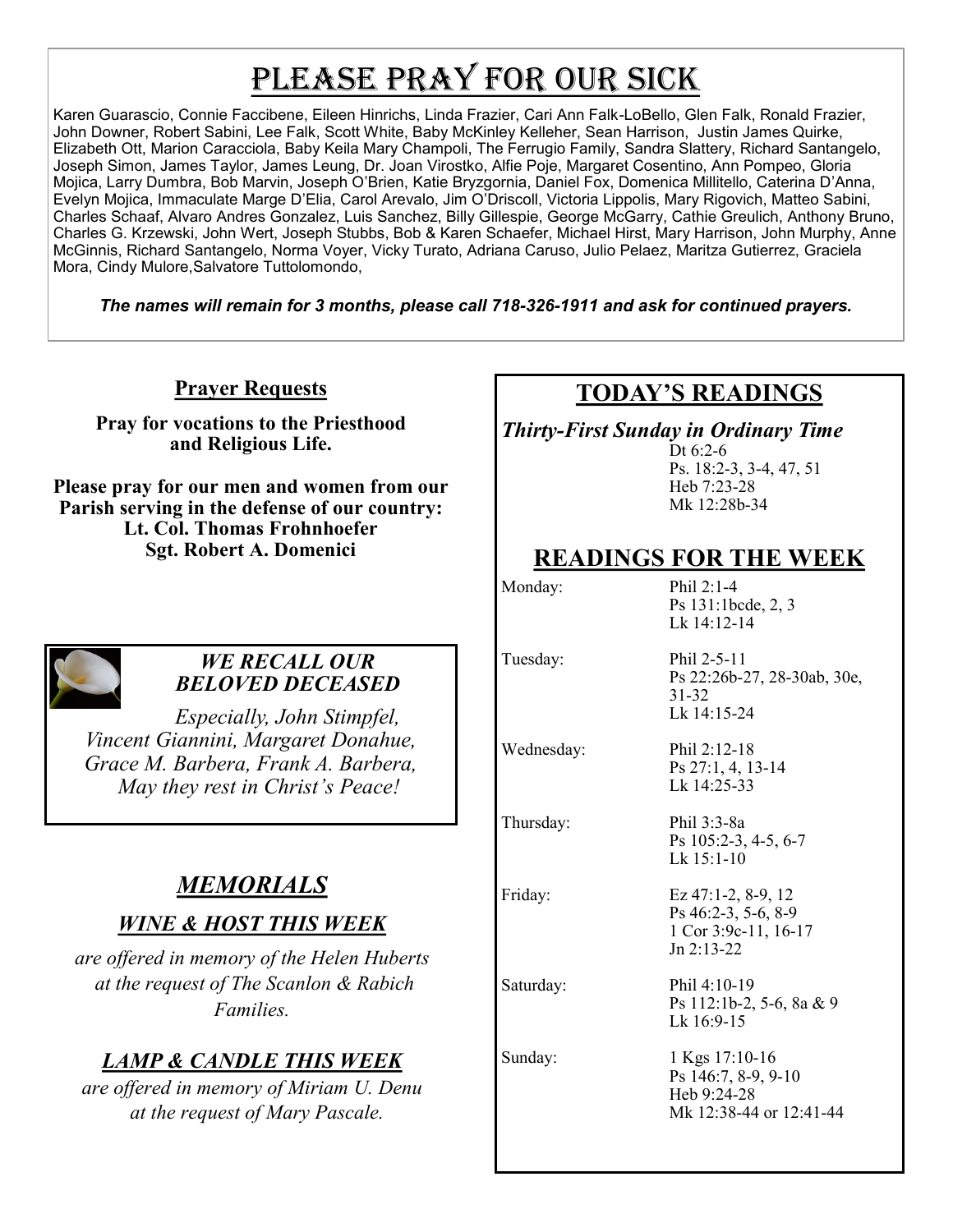### **FAREWELL**

 We bid a sad farewell at the end of this week to **Martha Rickey,** a long-time member of our Parish, who is returning to her hometown in Upstate New York.

 Martha has been active here over the years in so many areas of parish ministry, most recently as a member of our Academy Board of Directors and as the coordinator of our ministry to grieving families at the time of death of a loved one.

 We will miss Martha very much and wish her a long and happy retirement with every grace and blessing from the Lord.

### **SENIORS RETREAT DAY**

 The Senior Goal Group at Our Lady of Hope invites all senior citizens to a day of retreat Saturday, Nov. 17, from 9 to 3 in *OLH Cafeteria.* The guest presenter will be Sr. Patricia Anglin, OP, and light refreshments will be served. Please use the parking lot entrance.

### **PARISH REGISTRATION**

 Very often, people come to the Rectory asking for a certificate or letter attesting to their being active members of our Parish. That's hard for us to do, if there is no record of their being registered.

 All families worshiping here at St. Margaret's are encouraged to register with the Rectory Offices. All you have to do is complete the following information and drop it into the collection basket. We'll take it from there. <sup>\*</sup>

Name: Address: Phone #:  $($   $)$ -  $-$ 

### **VISITS TO THE HOMEBOUND**

 Call the Rectory to arrange for a **visit to the homebound by a priest** so that the Sacraments of Reconciliation, Anointing, and Communion can be administered to our sick and/or elderly parishioners.

### **ANNUAL CATHOLIC APPEAL**

 With \$72,836 from 242 pledges toward our Annual Catholic Appeal goal of \$69,365, we are over goal by \$3,471. **Only money above goal that is received by December 31 will come back to the Parish,** so please *complete your payments ASAP.*

 Help *support* **YOUR** *Parish* with whatever you can give, if you haven't made a pledge yet. Forms and envelopes are available along the side aisles of the church.

#### **COMMITMENT**

 The last two weekends, the members of our First Communion classes committed themselves to prepare to receive the Lord in the spring. This weekend, our Confirmation candidates make a similar commitment to prepare to receive the Gift of the Holy Spirit. Please keep our young people and their parents in your prayers as they draw closer to God in His Sacraments.



#### **MEMORIALIZE A MISSALETTE FOR 2019**

 You can put the name of a loved one on a missalette for one year. There are two types of forms: one "In Honor of

(living)", and one "In Memory of (deceased". Each person who uses the missalette is asked to pray one Hail Mary for your intention. Forms are in the vestibule and on the radiators in the Church. Please fill out the form and return it to the Rectory as soon as possible, or place it in the collection basket in an envelope together with your \$10.00 donation for each commemoration.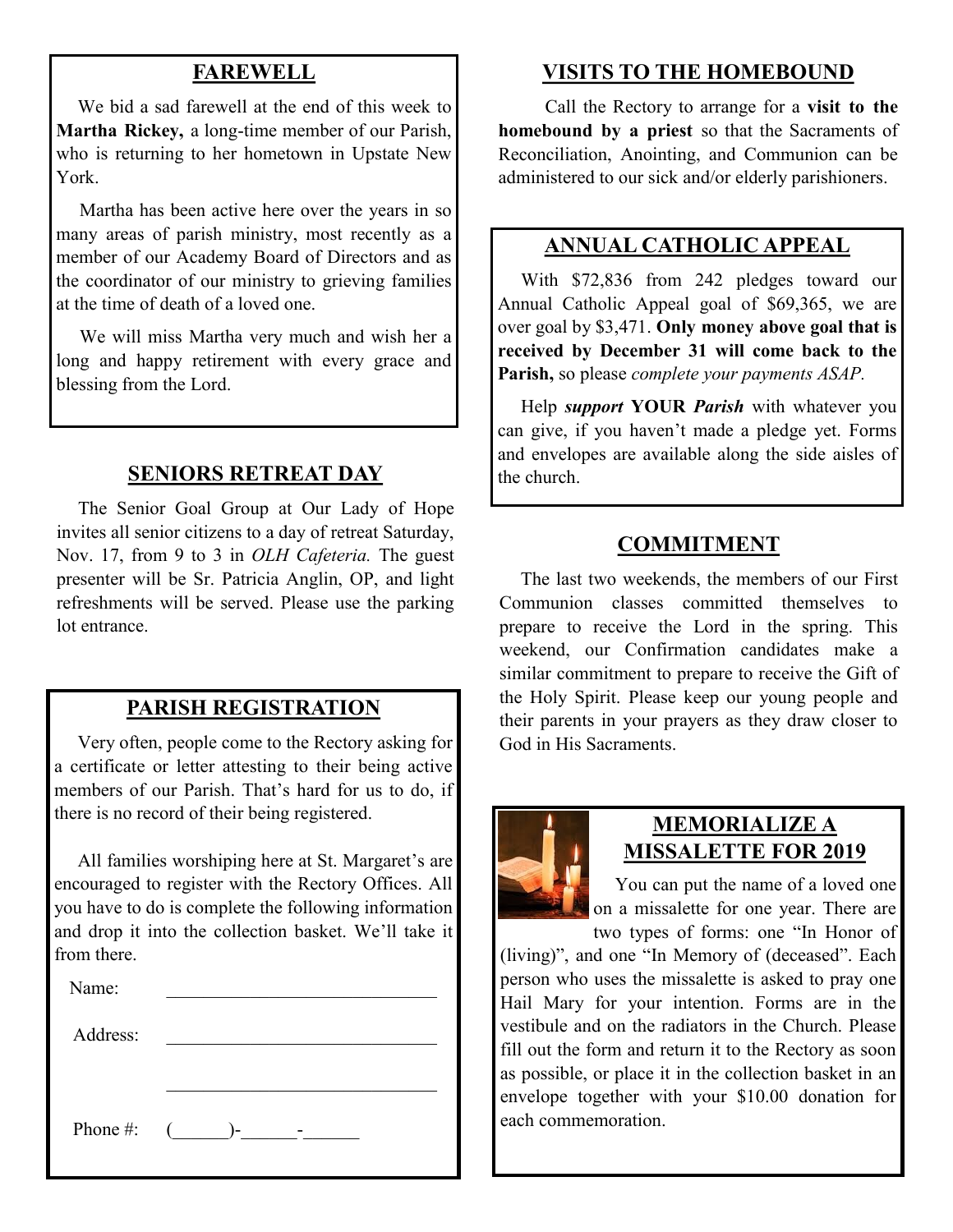## *FROM THE ACADEMY*



We cannot believe we are in our third month of school. Our Eighth Grade students

took the **TACHS** test, and we are confident they did their best job. Ī

 November is filled with thanks. We thank our Halloween Party committee who worked long hours for the parties on October 26. The committee for Family Fun night, which was on November 30; it was a great night for fun and friendships. Let's not forget our Blitz committee and the many families who have been working hard on organizing great prizes for our annual event on Friday, November 16. See details and ticket information below.

 Blessings to our students who are preparing for their First Holy Communion and Confirmation and who attended their commitment Masses. May God continue to bless them and their families!

**SAVE THE DATE** . . . Better Late than Never New Year's Masquerade Ball - Friday, January 25 at 8pm in the Parish Center. Tickets are \$50 and include a hot buffet, soda, wine and beer. Dance the night away . . . Dress to dazzle or disguise.

Tickets will be available December 3; please call **718-326-0922.** 



## **SUPERMARKET BLITZ**

**DATE:** Friday, November 16 **TIME:** Doors open at 6:30 pm **TICKET PRICE:** \$15.00 p/p **CONTACT:** Margaret Varuzzi, **917-578-8237**

*We are in need of baskets for our Blitz. If you would like to donate some, please bring them to the School.*

#### **JUST A REMINDER . . .**

 While we no longer celebrate private memorial Masses, families who wish to have an annual or "month's mind" Mass offered for a loved one can join in the memorial Mass celebrated each month, for the repose of the souls of those buried from our church during the preceding month. Call the Rectory Offices to make the arrangements. **The next memorial Mass will be celebrated at 11:45am Saturday, November 17.**

#### **GENERATIONS OF FAITH**

 Please keep up with your pledge payments for the **Generations of Faith** capital campaign to help us with needed maintenance projects on all of our buildings.

#### **THE ST. VINCENT dePAUL FOOD PANTRY** is located at 66-25 79 Place Middle Village, NY



#### **The pantry is open on WEDNESDAY AND SATURDAY from 10am to 12 Noon.**

*The Food Pantry is in need of the following foods for the Thanksgiving Holiday: canned vegetables and fruit, cranberry sauce, gravy, stuffing mix, instant mashed potatoes, cookies and coffee. As always, thank you for your generosity!*

#### **CONGRATULATIONS!**

 Congratulations to **Robert D'Angelo** of Seneca Chapels, who was honored by the **Societa' Concordia Partana** at their 112th Anniversary dinner-dance as their *Man of the Year!*

 In addition to his efforts to foster a greater appreciation for Sicilian culture and language, Robert is also active in raising funds to combat MS and autism, and helps several other charities.

Tante auguri!